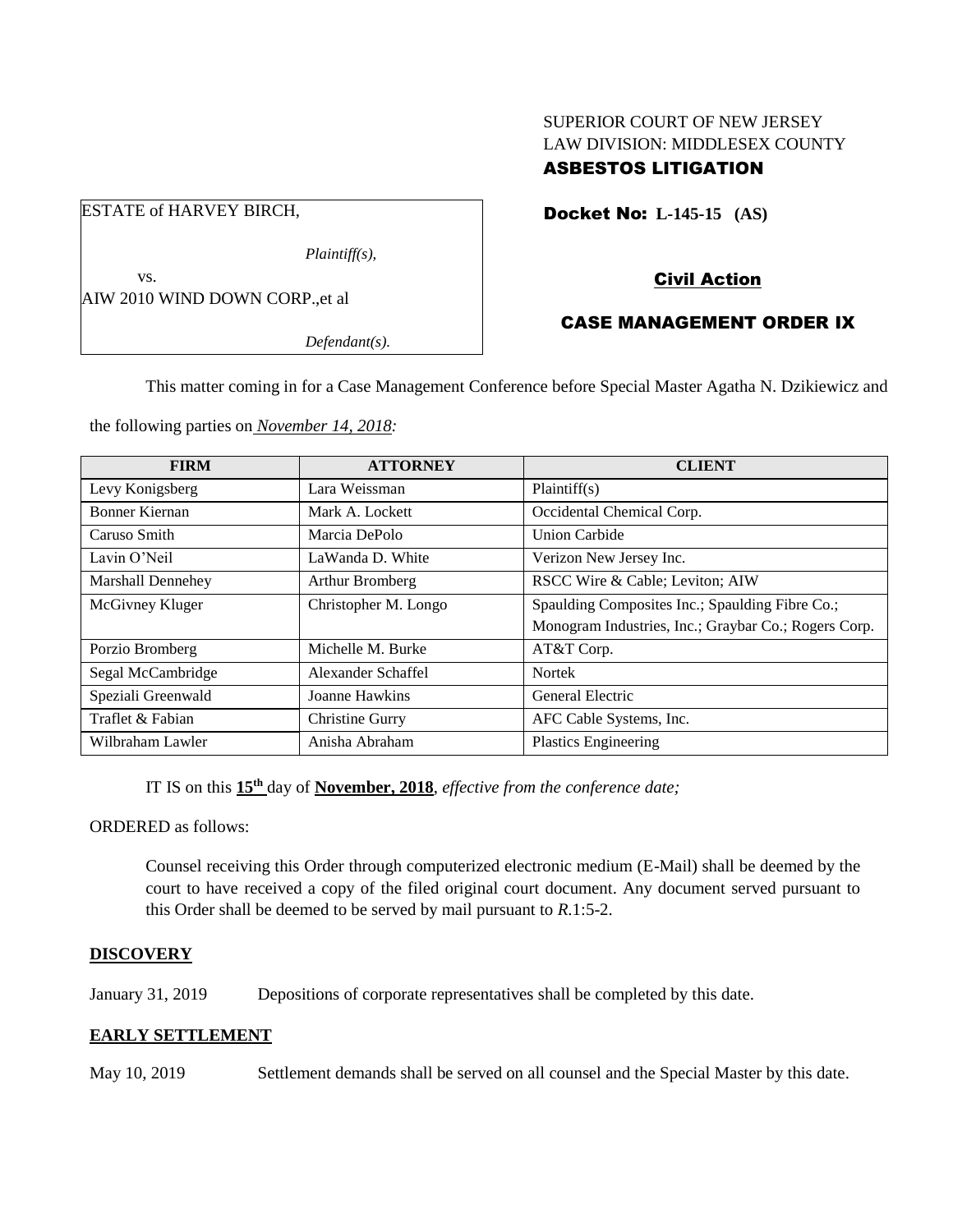### **SUMMARY JUDGMENT MOTION PRACTICE**

| March 15, 2019 | Plaintiff's counsel shall advise, in writing, of intent not to oppose motions by this<br>date. |
|----------------|------------------------------------------------------------------------------------------------|
| March 29, 2019 | Summary judgment motions shall be filed no later than this date.                               |
| April 26, 2019 | Last return date for summary judgment motions.                                                 |

### **MEDICAL DEFENSE**

- March 1, 2019 Plaintiff shall serve medical expert reports by this date.
- June 14, 2019 Defendants shall identify its medical experts and serve medical reports, if any, by this date. In addition, defendants shall notify plaintiff's counsel (as well as all counsel of record) of a joinder in an expert medical defense by this date.

#### **LIABILITY EXPERT REPORTS**

- March 1, 2019 Plaintiff shall identify its liability experts and serve liability expert reports or a certified expert statement by this date or waive any opportunity to rely on liability expert testimony.
- June 14, 2019 Defendants shall identify its liability experts and serve liability expert reports, if any, by this date or waive any opportunity to rely on liability expert testimony.

## **ECONOMIST EXPERT REPORTS**

March 1, 2019 Plaintiff shall identify its expert economists and serve expert economist report(s), if any, by this date or waive any opportunity to rely on economic expert testimony.

June 14, 2019 Defendants shall identify its expert economists and serve expert economist report(s), if any, by this date or waive any opportunity to rely on economic expert testimony.

## **EXPERT DEPOSITIONS**

July 15, 2019 Expert depositions shall be completed by this date. To the extent that plaintiff and defendant generic experts have been deposed before, the parties seeking that deposition in this case must file an application before the Special Master and demonstrate the necessity for that deposition. To the extent possible, documents requested in a deposition notice directed to an expert shall be produced three days in advance of the expert deposition. The expert shall not be required to produce documents that are readily accessible in the public domain.

#### **PRE-TRIAL AND TRIAL**

April 30, 2019 The settlement conference previously scheduled on this date is **cancelled**.

 $\_$  ,  $\_$  ,  $\_$  ,  $\_$  ,  $\_$  ,  $\_$  ,  $\_$  ,  $\_$  ,  $\_$  ,  $\_$  ,  $\_$  ,  $\_$  ,  $\_$  ,  $\_$  ,  $\_$  ,  $\_$  ,  $\_$  ,  $\_$  ,  $\_$  ,  $\_$  ,  $\_$  ,  $\_$  ,  $\_$  ,  $\_$  ,  $\_$  ,  $\_$  ,  $\_$  ,  $\_$  ,  $\_$  ,  $\_$  ,  $\_$  ,  $\_$  ,  $\_$  ,  $\_$  ,  $\_$  ,  $\_$  ,  $\_$  ,